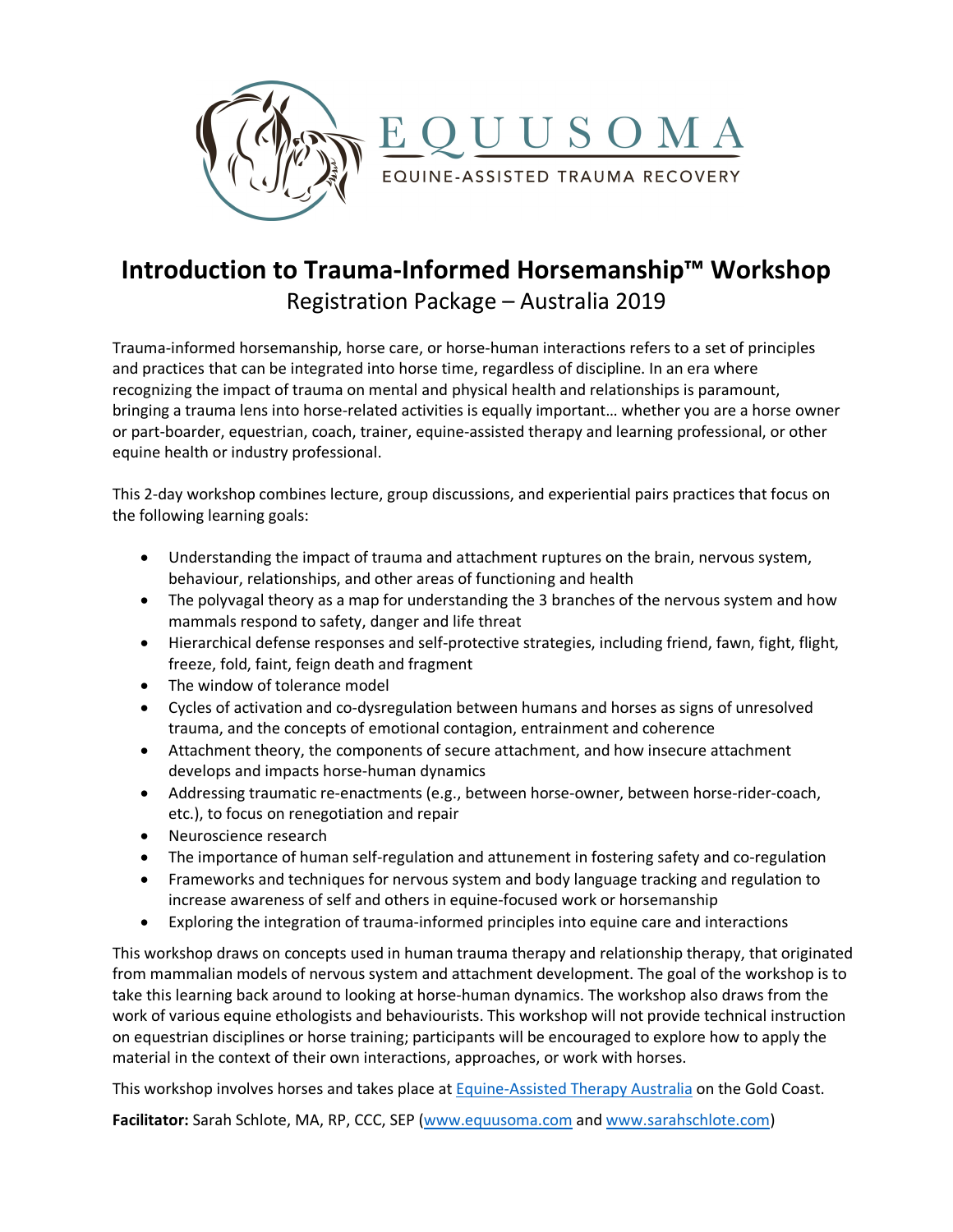# **Trauma-Informed Horsemanship™ Workshop Registration Form**

|                                                                | Do you have any health conditions or physical limitations that we should be aware of?                         |
|----------------------------------------------------------------|---------------------------------------------------------------------------------------------------------------|
|                                                                | What are you hoping to learn from the workshop?__________________________________                             |
|                                                                |                                                                                                               |
| What is your background (check all that apply)                 |                                                                                                               |
| Horse lover (general interest)                                 |                                                                                                               |
| Horse owner or part-boarder<br>Groundwork approach(es): [1996] |                                                                                                               |
|                                                                |                                                                                                               |
|                                                                |                                                                                                               |
| Riding coach (state discipline/approaches):                    |                                                                                                               |
| Horse or horsemanship trainer (discipline or approaches):      |                                                                                                               |
|                                                                | Equine-assisted therapy and learning professional (state approaches):                                         |
| Equine health / care professional (describe):                  |                                                                                                               |
| Academic / researcher                                          |                                                                                                               |
|                                                                | How did you find out about the training?<br>Managem and the summary contract to the training of the training? |
|                                                                | Are you interested in joining our mailing list for future trainings? YES __ NO___                             |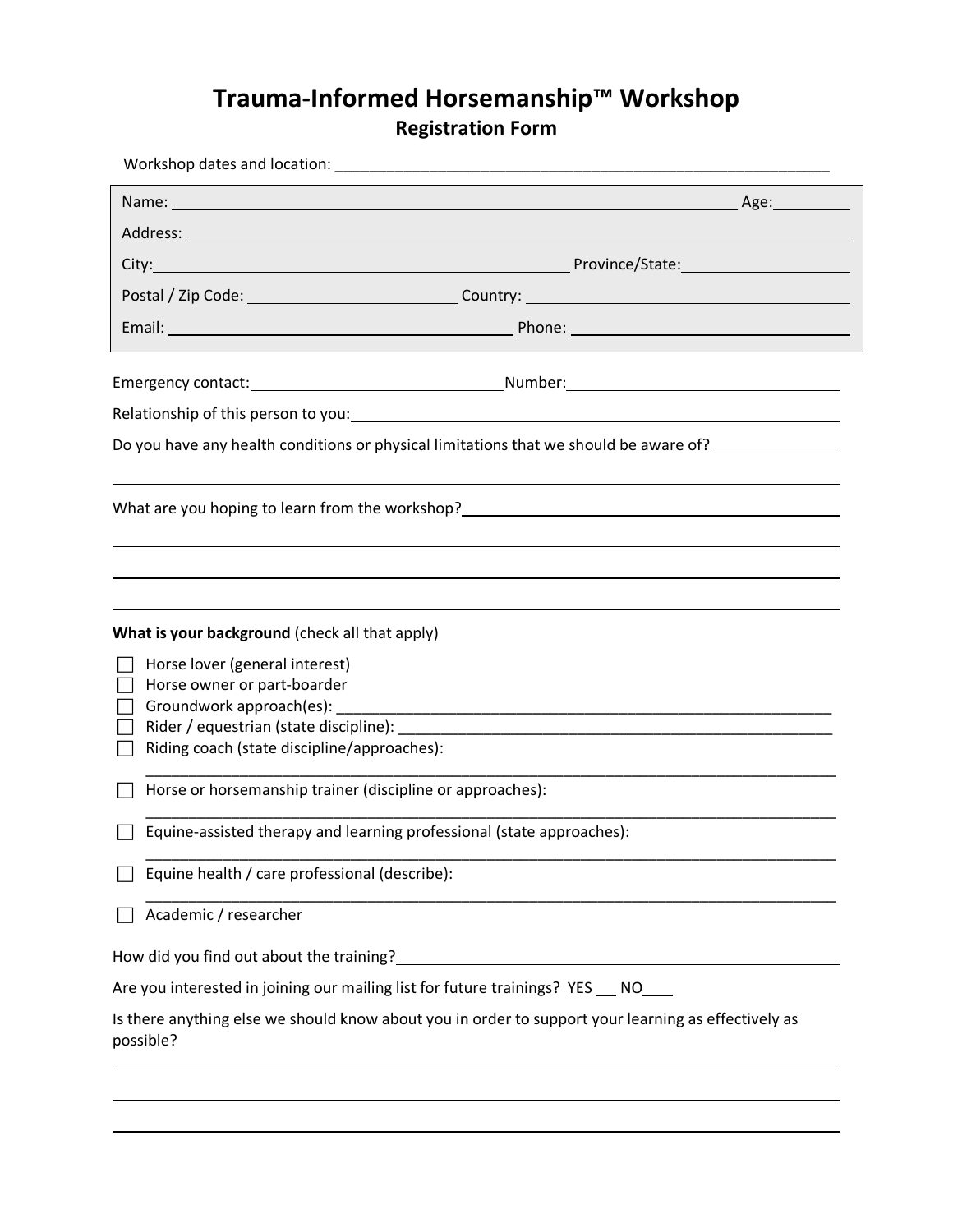| <b>Payment Options</b>                                                                                                                                                                                                                                                                                                                                                                   |  |  |  |  |
|------------------------------------------------------------------------------------------------------------------------------------------------------------------------------------------------------------------------------------------------------------------------------------------------------------------------------------------------------------------------------------------|--|--|--|--|
| The early bird registration rate ends June 27, 2019 and is \$575 CAD (approx. \$610 AUD). The regular rate<br>is \$675 CAD (approx. \$715 AUD). Participants who also attend the EQUUSOMA training (August 26-30)<br>and register by June 27 receive an extra 10% savings. For credit card and PayPal payments, a 3%<br>handling fee (listed as "shipping fee" on PayPal) will be added. |  |  |  |  |
| Check here if you are also attending the EQUUSOMA™ Basics Intensive:                                                                                                                                                                                                                                                                                                                     |  |  |  |  |
| Canadian online banking: eTransfer to sarah@healingrefuge.com                                                                                                                                                                                                                                                                                                                            |  |  |  |  |
| International bank transfer: email info@equusoma.com for details                                                                                                                                                                                                                                                                                                                         |  |  |  |  |
| Credit card #<br>Expiry:                                                                                                                                                                                                                                                                                                                                                                 |  |  |  |  |
| Postal Code / Zip Code for card:<br>CVC Code:                                                                                                                                                                                                                                                                                                                                            |  |  |  |  |
| PayPal (please use the PayPal buttons on the registration page at www.equusoma.com)                                                                                                                                                                                                                                                                                                      |  |  |  |  |

### **Payment and Cancellation Policy**

Payment is required to hold your spot in the workshop. You are eligible for a 100% refund if cancelling more than 90 days from the first day of the workshop, and a 50% refund if cancelling between 60-89 days from the first day of the workshop (a \$25 administrative fee is applied to process refunds). Regretfully, no refunds are possible for cancellations that occur within 60 days of the first day of the workshop due to needing to guarantee numbers to hold the facility. If you are unable to attend, these options are available on compassionate grounds:

- Transfer credits: You may transfer your spot to someone else to take the workshop you registered for. You would be responsible for finding your replacement and obtaining full reimbursement from this person. Alternately, if you would like us to fill your spot on your behalf, we will refund you 80% of your registration fee (minus the \$25 admin fee) if we are successful.
- Banking credits: We can "bank" your registration fee and apply it toward the cost of a future workshop occurring within 1 year from the workshop you paid to attend. There is no guarantee that a workshop will be available within a particular geographic area within the following calendar year.

If for whatever reason the trainer or the host facility needs to cancel the workshop, you will receive a full refund of your registration fee. The trainer and host facility are not liable or responsible for any cancellation fees associated with travel or accommodations bookings you may have made. Your signature indicates you have read, understand and agree to abide by this policy.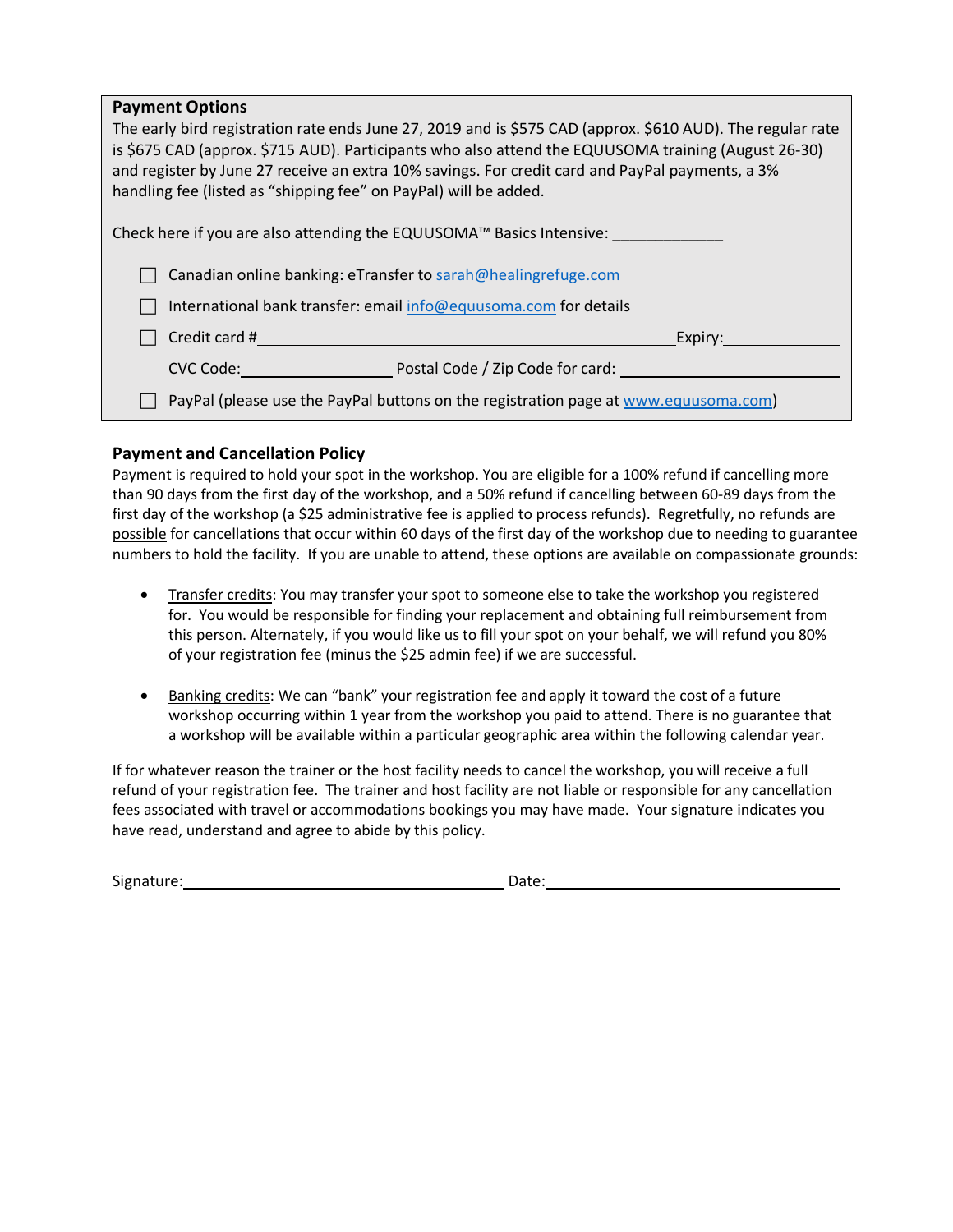## **Introduction to Trauma-Informed Horsemanship™ Workshop 2019 Consent and Waiver Form**

Sarah Schlote and the facility owner have done everything possible to assure that students have a physically and emotionally safe experience. However, we wish to inform you that attending trainings that have trauma and equines as a focus are not risk free. The same elements that contribute to the unique character and enhance the learning potential of such experiences can also lead to possible challenges and we want you to be fully informed. **Please initial next to each item**.

- Trainings that focus on trauma or other challenging life experiences may trigger feelings or body sensations that may be uncomfortable. This can occur as a result of the process of learning the material, from hearing about other peoples' experiences (even if sharing is contained), or from your participation in exercises.  $\overline{\phantom{a}}$
- Trainings that focus on the safe and effective use of self typically include an experiential focus that encourages participants to reflect and work on how the material affects them personally. This is to support self-awareness, self-regulation, integration, attunement and embodiment.  $\overline{\phantom{a}}$
- Group-oriented activities involve varying degrees of social engagement, personal disclosure and interpersonal contact that may be uncomfortable for different reasons, such as proximity of others, amount of space available, eye contact or being seen, group discussions and practices.  $\overline{\phantom{a}}$
- Horses, which are powerful and potentially dangerous animals, may change their behaviour at any time and may jump, run wildly, buck, kick, bite, or step on people or things.  $\overline{\phantom{a}}$
- While all humans participating in the training are responsible for their own physical safety (and in so doing contribute to the overall safety of all involved), negligence can occur. This refers to a failure to exercise ordinary or proper care in relation to oneself, others, animals, equipment, objects, and the natural environment, resulting in damage or harm.  $\overline{\phantom{a}}$
- Equipment may fail.  $\overline{\phantom{a}}$
- Weather or terrain conditions can change and can sometimes be dangerous.  $\overline{\phantom{a}}$
- Trainings may be held in rural locations, injuries or illness could occur, and it may be a considerable distance to doctors, hospitals, or any other type of assistance.  $\overline{\phantom{a}}$

If you have serious health conditions, significant unresolved trauma or are pregnant, please consider the following:

• Research and anecdotal evidence indicate that stress and trauma can have an impact on a developing foetus. Attending a trauma training could unexpectedly bring someone into contact with their own unresolved trauma, which could have an impact on a developing foetus or could exacerbate complex health symptoms if left unaddressed. Also, a person's resilience can sometimes be diminished as a result of serious health issues or the physical and emotional effort of pregnancy, resulting in greater vulnerability or a reduced capacity to explore the complex topic of trauma without feeling overwhelmed.  $\overline{\phantom{a}}$ 

Our aim is to minimize these risks as much as possible and to model the trauma-sensitivity and skillfulness we are hoping to teach to training participants. However, if you have significant unresolved trauma that is currently affecting your functioning or you are currently pregnant, we encourage you to discuss the possibility of attending at a later date with your therapist or health care provider.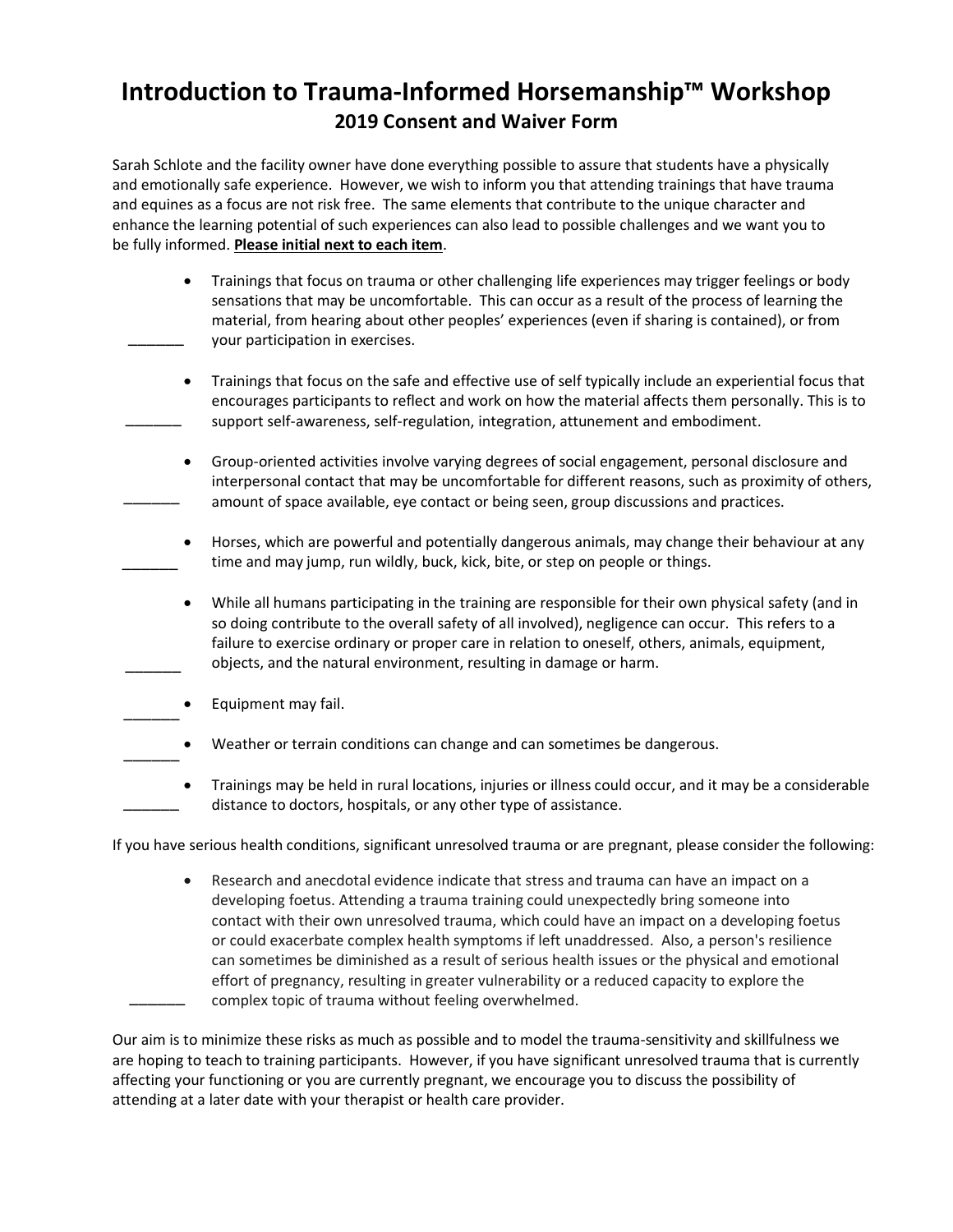## **Participant Agreement and Informed Consent**

I, \_\_\_\_\_\_\_\_\_\_\_\_\_\_\_\_\_\_\_\_\_\_\_\_\_\_\_ (name) consent to participate in the workshop.I am fully capable of participating in equine-focused activities. I have read the above statement on some of the possible risks in the workshop and feel that the possible benefits to myself are greater than the risks assumed. I also understand that no amount of caution, experience or instruction can eliminate all of the risks involved. I freely accept and fully assume all such risks, dangers, and hazards and the possibility of personal injury, death, property damage and damages or less resulting there from.

I recognize that there are special risks that could be associated with pregnancy or other health concerns, and recognize that it is my responsibility to discuss these with my physician or other health care provider and obtain their concurrence to participate in the training.

I will inform Sarah Schlote of any limits with respect to my ability to safely engage in the workshop or specific exercises, known to or reasonably foreseen by me. I also understand that Sarah Schlote reserves the right to refuse any person she judges to be incapable of meeting the requirements of participating in the workshop or certain exercises.

I understand that attending the workshop does not ensure that all information taught will be appropriate for inclusion in my own relationship or work with horses. I acknowledge that this workshop will not qualify me to be a trauma therapist, Somatic Experiencing<sup>®</sup> Practitioner, equine behaviourist, or horse trainer, and that I am responsible for operating within my professional scope of practice and for abiding by provincial/state and federal laws.

I agree to respect the confidentiality and anonymity of stories or personal information that may be shared during the course of the training by other participants.

I recognize that the material presented is the intellectual property of Sarah Schlote, with some material belonging to and licensed by the Somatic Experiencing® Trauma Institute, and that I may not reproduce or use it in any way without the prior written permission of Schlote or licensing by SETI.

I agree to forever indemnify, release and hold harmless Sarah Schlote, the Schlote Psychotherapy Professional Corporation, and their officers, directors, representatives, independent contractors, associates, affiliates, agents, employees, volunteers, and successors ("the Releasees") from all claims, demands, causes of action, damages, losses, injuries, and expenses arising out of or resulting from participation in this clinic. I further agree to release, acquit and covenant not to sue the Releasees for all actions, causes of actions, damages, or damages in law or remedies in equity of whatever kind.

I hereby waive any and all rights I may now or ever have to make any such claims. I hereby agree that if the Releasee is forced to defend any action, lawsuit or litigation initiated by me, my executors, or my heirs on my behalf, my heirs or executors and I agree to pay all associated legal fees if they successfully defend such action, lawsuit, or litigation, on a solicitor-client basis.

I acknowledge that I have read this consent and waiver form in full and that I fully understand its terms and the risks associated therewith, and that I have signed voluntarily and freely without any inducement, assurance, guarantee or representation being made.

Name and Signature:

Name and Signature of Witness:

Date: \_\_\_\_\_\_\_\_\_\_\_\_\_\_\_\_\_\_\_\_\_\_\_\_\_\_\_\_\_\_\_\_\_\_\_\_\_\_\_\_\_\_\_\_\_\_\_\_\_\_\_\_\_\_\_\_\_\_\_\_\_\_\_\_\_\_\_\_\_\_\_\_\_\_\_\_\_\_\_\_